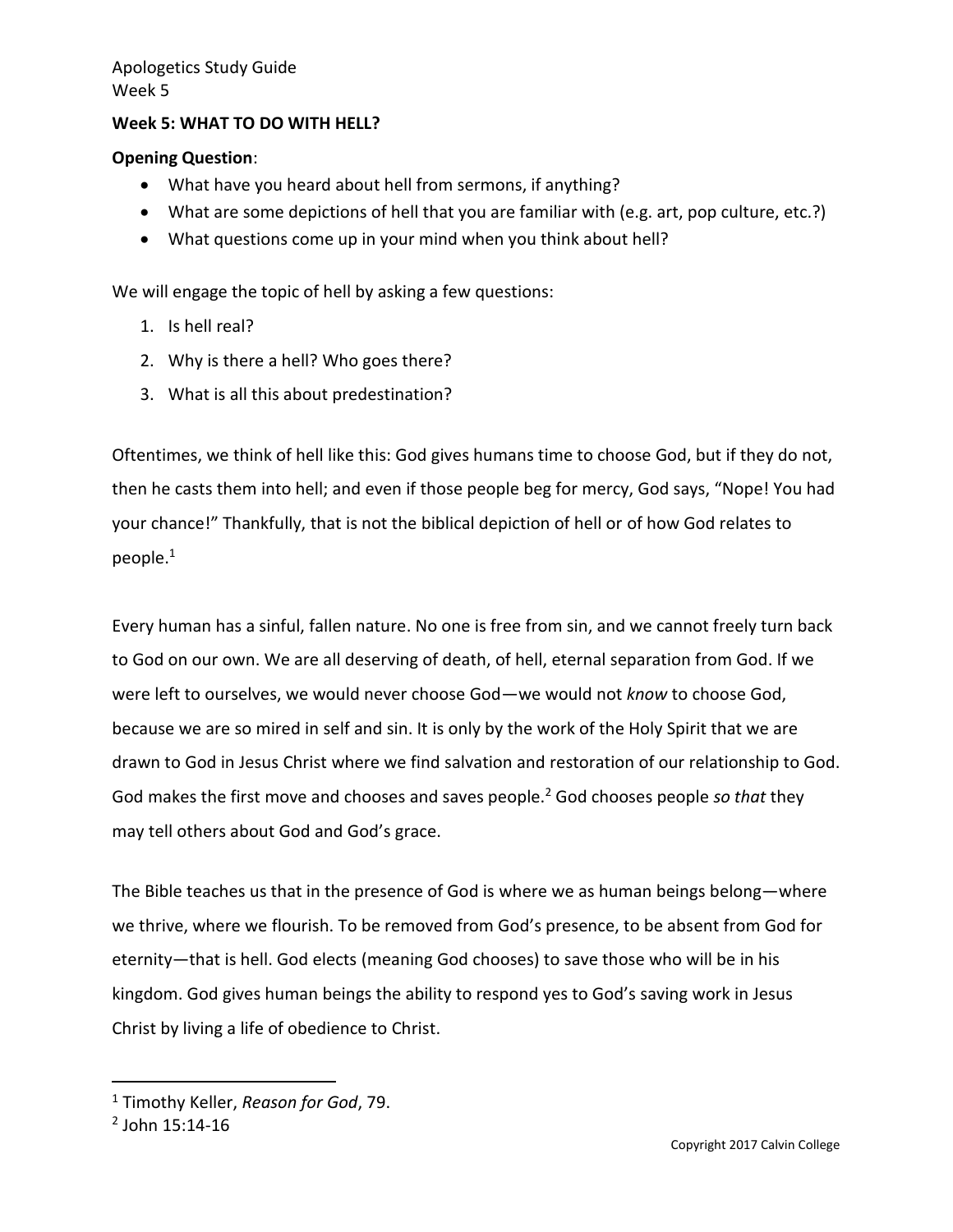## **1. Is hell real?**

Yes. You probably know someone who does not know God or who has not claimed Jesus Christ as their Lord and Savior. This might cause anxiety, worry, and fear for you if you are a Christian. That is legitimate. Our temptation then is to deny that hell exists, because we are worried about our loved ones who are not yet in Christ, $3$  but that would be to disregard pointed biblical statements about hell, and it would be deceiving ourselves—which doesn't help us or our loved ones.

Jesus talks about hell in his parables, and he says in no uncertain terms there is a separation between those who are in the kingdom of God and those who are outside of it—who persist in sin.

In the Parable of the Weeds,<sup>4</sup> Jesus tells a story about wheat and weeds growing up together in a farmer's field. At the harvest, the farmer's servants collect the weeds to be burned, and bring the wheat to the barn. Later in explaining the parable to his disciples, Jesus tells them that the one sowing the seed is the Son of Man (himself), the field is the world, the good seed are the people of the kingdom, the bad seed are the people of the evil one, the enemy who sows them is the evil one, the harvest is the end of the age, and the harvesters are angels.

There is a hell, and those who go there are those who persist in sin.<sup>5</sup> Jesus tells this parable to warn his listeners against being among those who persist in sin, who would be separated from the kingdom of God.

# **2. Why is there a hell? Who goes there?**

There is a hell because sin has consequences.<sup>6</sup>

<sup>&</sup>lt;sup>3</sup> Sermon on hell by Pastor Mary, March 10, 2013: [https://livestream.com/calvin](https://livestream.com/calvin-college/events/1841797/videos/13549661)[college/events/1841797/videos/13549661.](https://livestream.com/calvin-college/events/1841797/videos/13549661)

<sup>4</sup> Matthew 13:24-30, 36-43

<sup>&</sup>lt;sup>5</sup> In 3 more parables in Matthew 25 (parable of the Ten Virgins, Parable of the Talents, Parable of the Sheep and Goats), Jesus reiterates how those who serve the Son of Man, who are ready for him, who belong to him will go to eternal life; and those who have persisted in sin will be sent out of his presence to "eternal punishment" (Matt. 25:46).

<sup>&</sup>lt;sup>6</sup> ref. Pastor Mary's sermon; and Heidelberg Catechism, Q&A 11, <u>http://www.heidelberg-</u> [catechism.com/en/lords-days/4.html.](http://www.heidelberg-catechism.com/en/lords-days/4.html)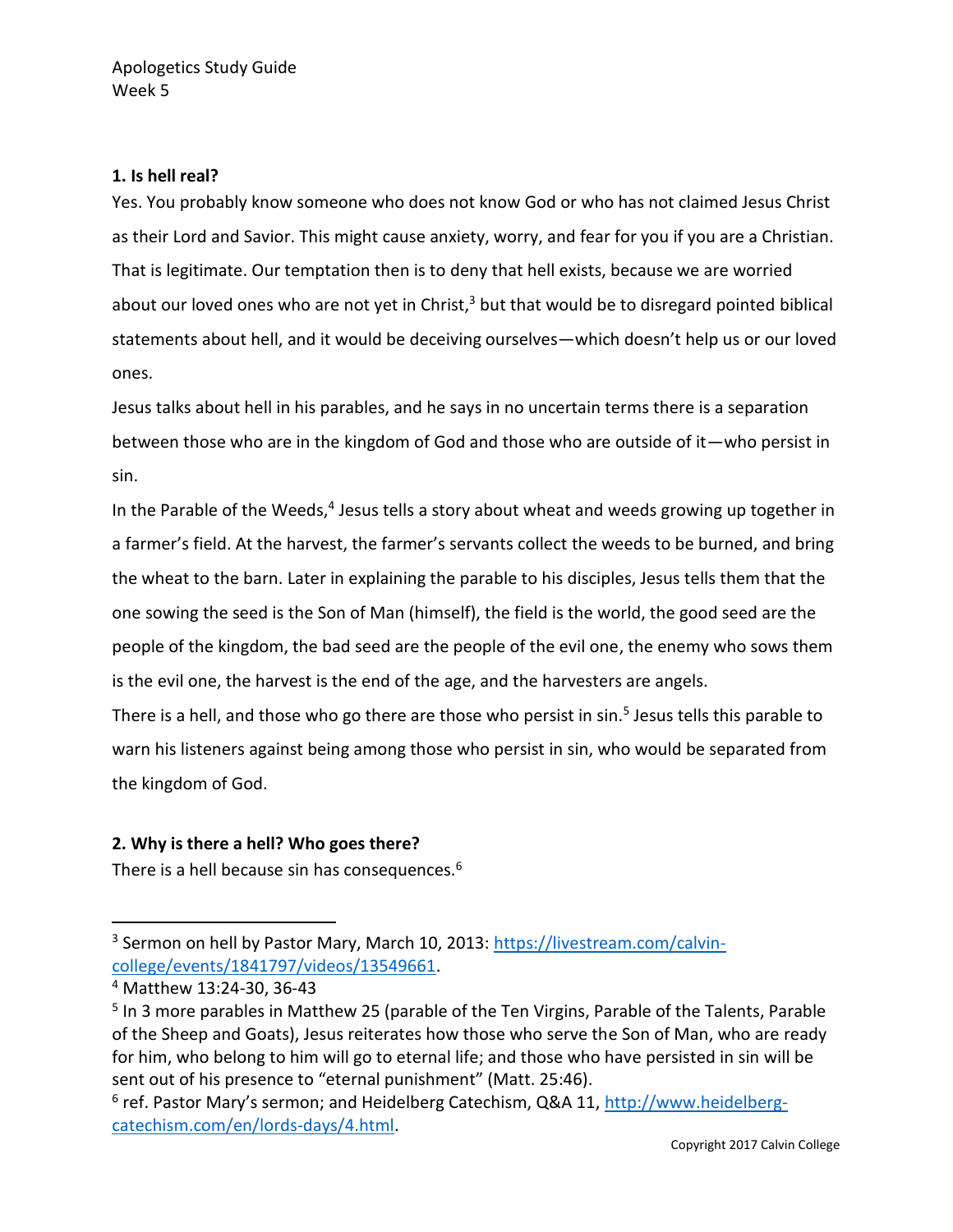All of the Bible bears witness to the fact and reality that sin has consequences. Adam and Eve are expelled from the garden and from the presence of God because they sinned. The generation of Israelites whom Moses leads out of slavery in Egypt, dies in the wilderness before seeing the promised land because they sinned. David rapes Bathsheba, commits adultery, and kills her husband, and the baby conceived in her by that act dies because sin has consequences. Jesus suffers and dies a brutal death in place of us because sin has consequences. By our sin, we would rightly be eternally separated from God because sin has consequences.

Sin is deadly serious. It is the very thing that separates us human beings from our creator, from one another, from creation, and we are even estranged from ourselves. God takes sin *so seriously* because it threatens the life and flourishing of his beloved creation, including us. God is a God of love and mercy, *and* God is a God of justice. How can God be loving if God is fine with sin, the very thing that destroys us? That would be like a parent of a child who is addicted being like, "Meh, go on ahead with that stuff…might kill ya…but, whatever." Because sin is so serious and separates us from God, Jesus is clear in communicating to his disciples that if you persist in sin, you will end up in a place removed from the presence of God, removed from the kingdom of God—and you don't want to end up there. Jesus is saying, "I don't want you there!" Hell is an eternity of separation from God. Jesus died so we could be saved from that; and even more, so we could be reunited with God.

#### **3. What is all this about predestination?**

Within the doctrine (teaching) of salvation, there is a doctrine of predestination. Predestination often gets associated with Calvinism, for better or worse. Augustine (4-5<sup>th</sup> cent.) and Martin Luther are among the theologians who also taught predestination based on Scripture, so it was not just Calvin.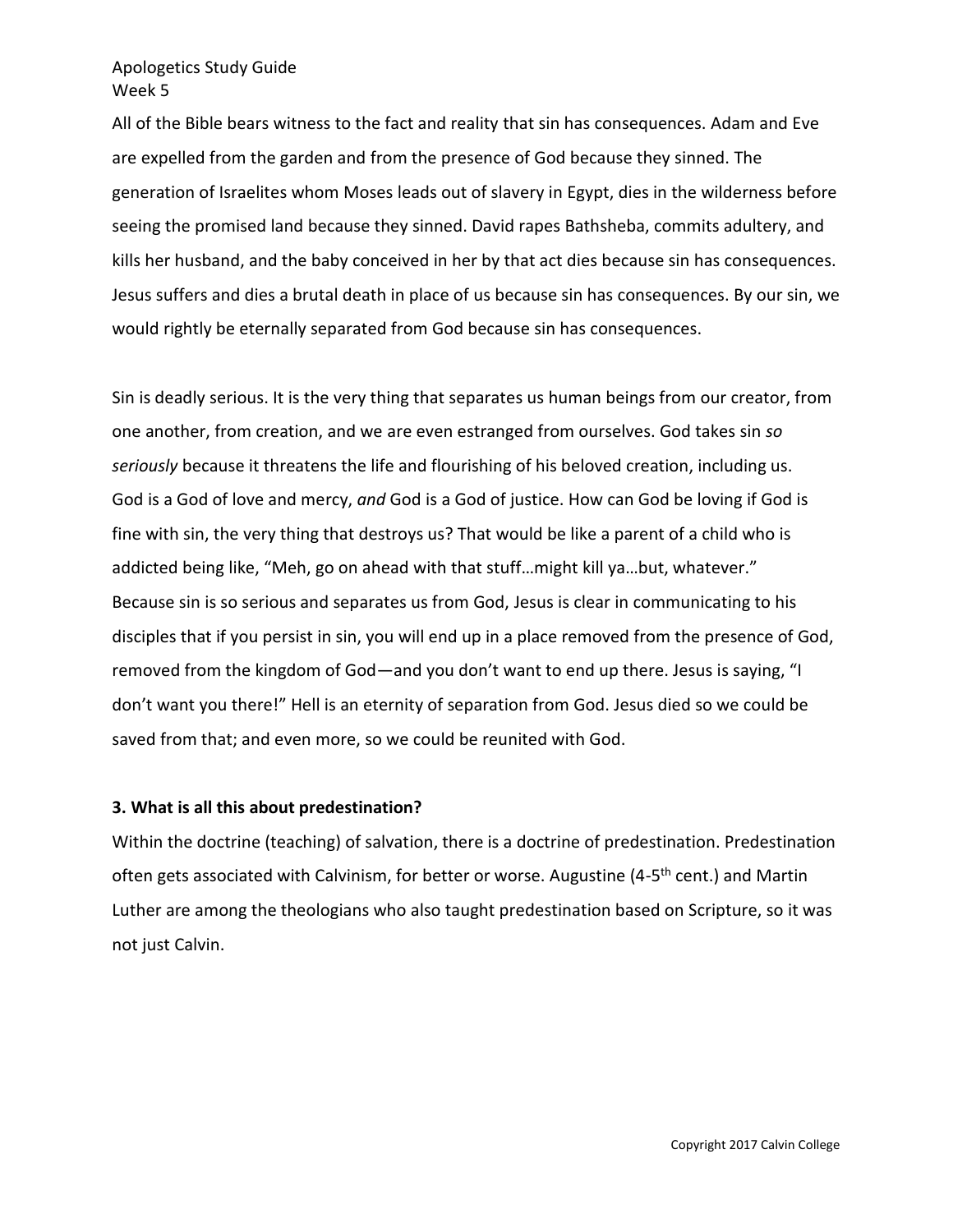Predestination is concerning the salvation of the elect, those whom God willed to save since before creation.<sup>7</sup> Predestination is not about God determining whom you will marry or what you will eat for breakfast tomorrow—it is about salvation.

The doctrine of predestination teaches that all human beings, because of our fallen, sinful nature, are deserving of death and eternal separation from God. But, by God's unfathomable grace and mercy, God chooses to save the elect through Jesus Christ.

It is not that people are good and God, a big meanie, only chooses to save some people and not others. *All* people are fallen and sinful, and God in God's gracious mercy wills to save those whom God will. And those who are in Christ, empowered and being formed by the Holy Spirit of God, are free to respond 'yes' to God.

It is beyond our knowing who is among God's people and those in the kingdom, and who is outside of it, and frankly, that is not our concern as human beings. We will make ourselves crazy trying to figure that out because it is not for us to know. When you are called to the kingdom and called to know Christ as Lord and Savior and claim him, *your* discipleship is to follow after him all your days, and invite others to follow him, too.

Here is a helpful image by Richard Mouw: Imagine "[painted] above the door of salvation the words 'Whosoever will may come.' I hope, though, once a repentant sinner walks through that door, he will look up and see that the Lord has written on the other side, 'You have not chosen me, but I have chosen you.'"<sup>8</sup> God elects. We respond in faith.

This is another aspect where the mystery of faith is—we do not know how or why God saves as God does; we do not know who is in or out—and those things are ot ours to worry about. We simply respond in faith when God draws us to Jesus by the work of the Spirit.

The thing about hell is there is an alternative, a glorious alternative: God's presence, the kingdom of God, the new creation, and knowing Jesus. God's deep desire is that we are

<sup>7</sup> Romans 8:28-30

To read more from John Calvin on predestination, read *The Institutes of the Christian Religion*, Book 3, chapter 21.

<sup>8</sup> Richard Mouw, *Calvinism in the Las Vegas Airport,* 47.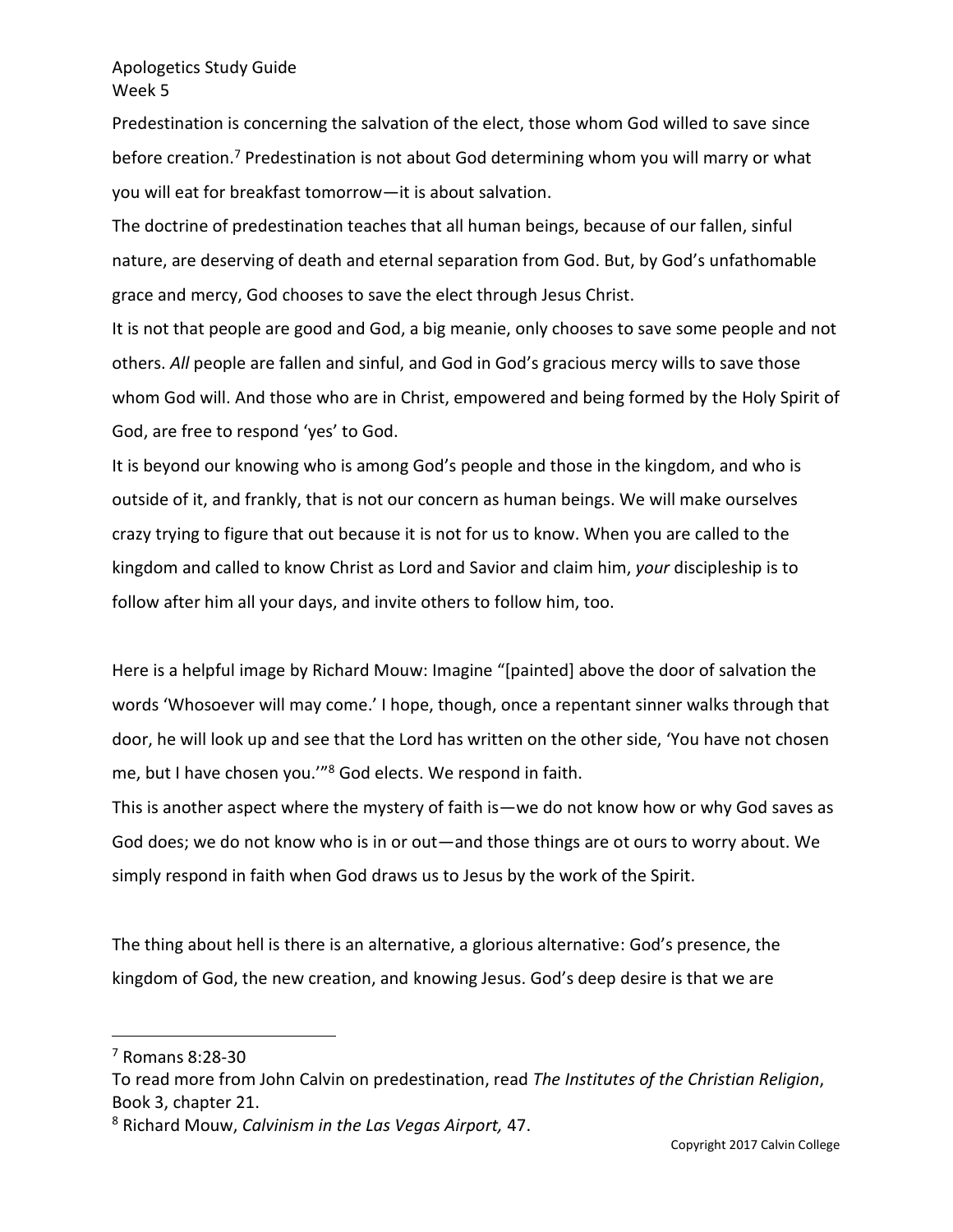restored in relationship to him through Jesus Christ.<sup>9</sup> Jesus came that we would have life abundantly.<sup>10</sup>

Hell is not the centerpiece of the story. Jesus is. Jesus who conquered sin and death; Jesus who will return to the earth and rule over creation, and the new heavens and earth.<sup>11</sup> Jesus invites you to follow after him, to turn away from the paths that lead to death and hell, and to turn toward the path of life, to turn to him.

# **Closing Prayer for friends who do not yet believe:**

## Gracious God,

Thank you for Jesus. Thank you for his redemption of us. We bring before you our loved one who do not yet know him, do not yet know you. Shine the light of your Spirit upon their hearts that they would come to a saving knowledge of Jesus who forgives sins, gives life, and calls us to follow after him. Lord, we trust that you know them inside and out, and that you love them better than even we do. In Jesus' name we pray. Amen.

## **Questions**:

- 1. Things that made sense? Things you are still having trouble with?
- 2. What does Christ's resurrection mean to you in light of hell?

<sup>9</sup> 1 Peter 3:9

<sup>10</sup> John 10:10, 14-16

<sup>&</sup>lt;sup>11</sup> Revelation 21